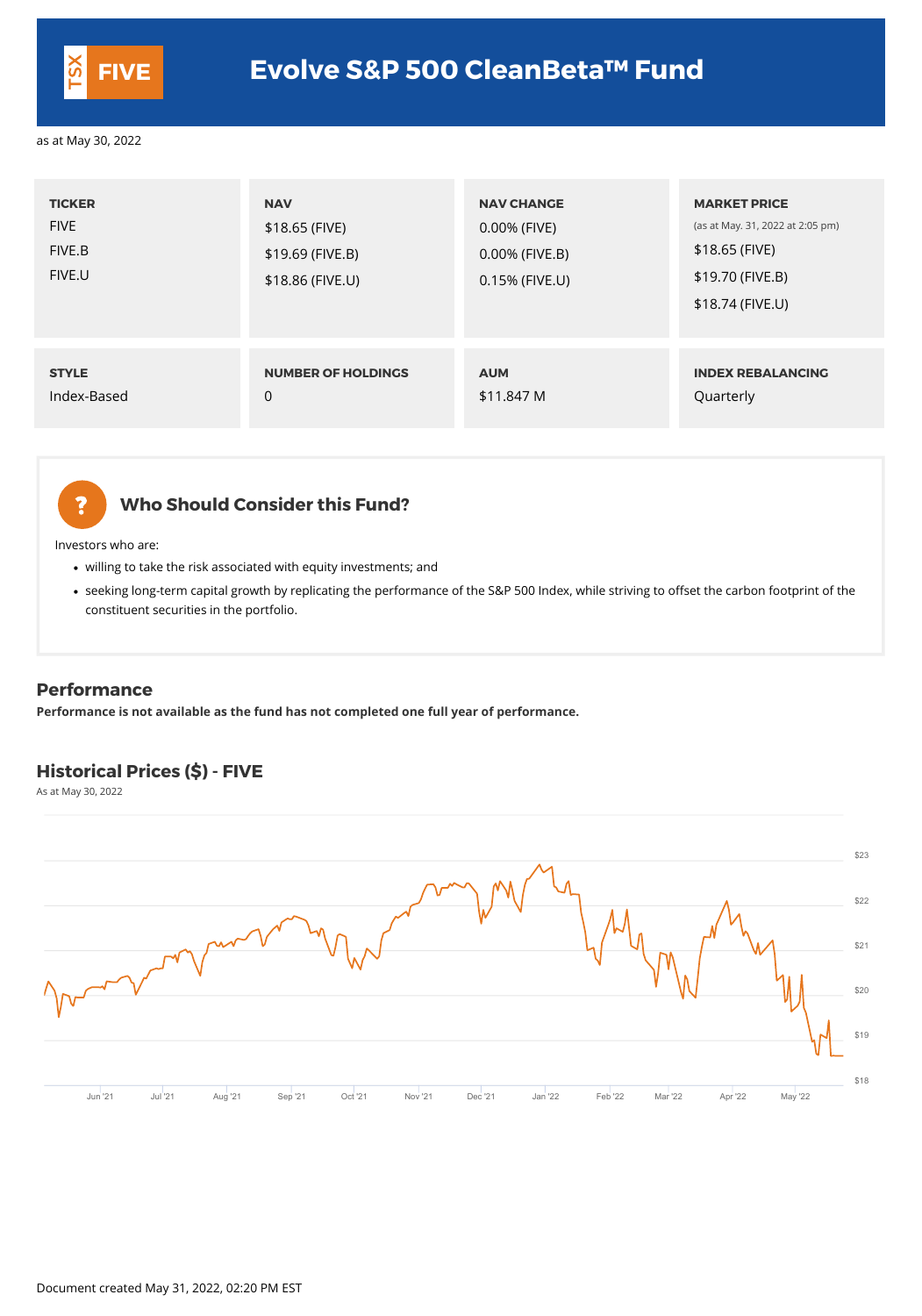## **Cumulative Total Return (%) - FIVE**

As at May 30, 2022



#### **Fund Details**

| <b>CUSIP</b><br>30050U109 (FIVE)<br>30050U117 (FIVE.B)<br>30050U125 (FIVE.U) | <b>TICKER</b><br><b>FIVE</b><br>FIVE.B<br>FIVE.U                                    | <b>LISTING EXCHANGE</b><br>Toronto Stock Exchange (TSX)      |
|------------------------------------------------------------------------------|-------------------------------------------------------------------------------------|--------------------------------------------------------------|
| <b>INCEPTION DATE</b><br>May 5, 2021                                         | <b>CURRENCY</b><br>Hedged to CAD (FIVE)<br>Unhedged to CAD (FIVE.B)<br>USD (FIVE.U) | <b>REGISTERED INVESTMENT ELIGIBILITY</b><br>Yes              |
| <b>INDEX</b><br><b>S&amp;P 500 INDEX</b>                                     | <b>INDEX PROVIDER</b><br>S&P Dow Jones Indices LLC                                  | <b>MANAGEMENT FEE</b><br>0.20% (plus applicable sales taxes) |
| <b>DISTRIBUTION FREQUENCY</b><br>Quarterly                                   |                                                                                     |                                                              |

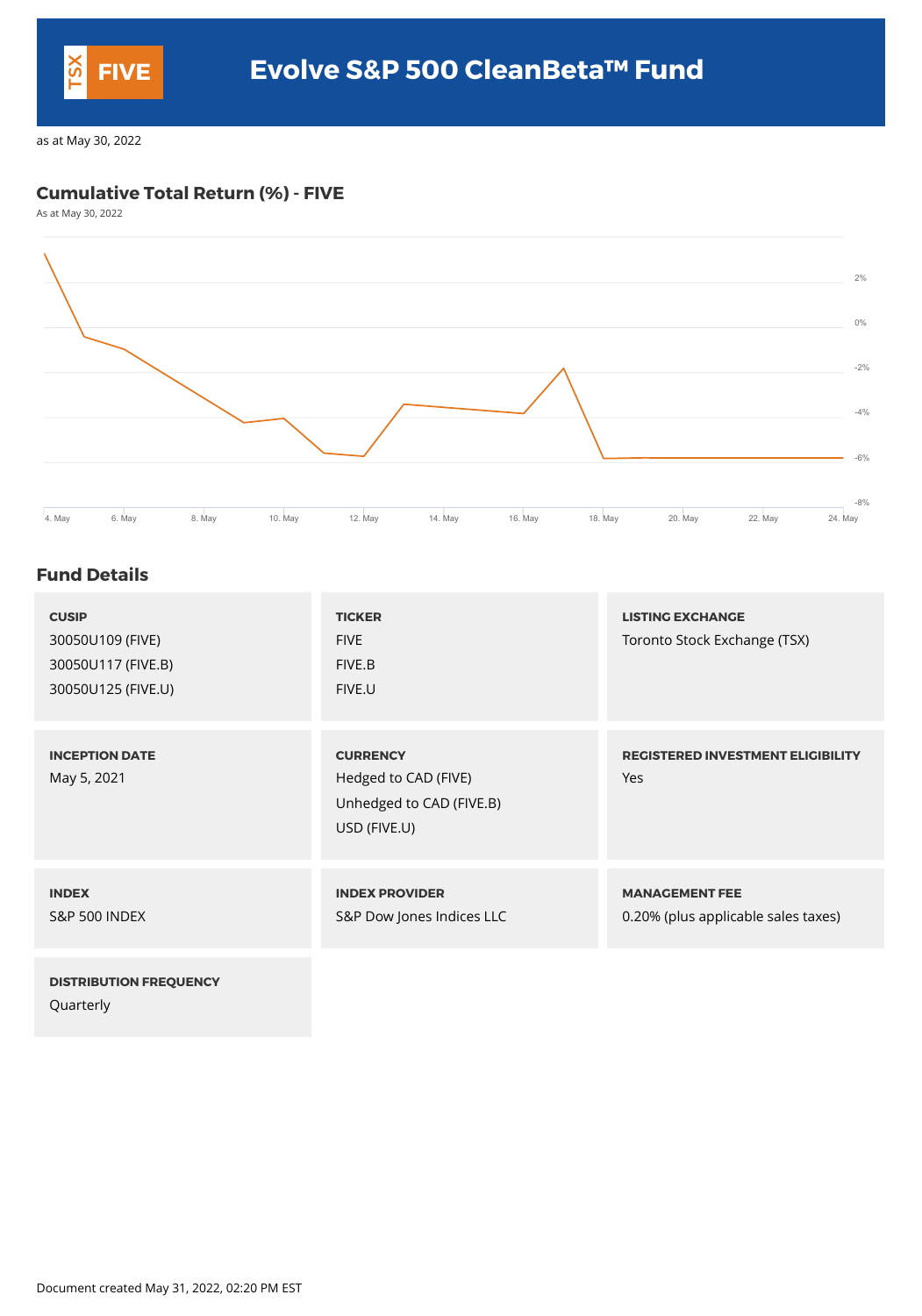# **Top 10 Holdings**

As at Apr 29, 2022

| <b>NAME</b>   | WEIGHT TICKER |      | <b>SECTOR</b> | <b>COUNTRY</b> |
|---------------|---------------|------|---------------|----------------|
| Canadian Cash | 100.00%       | CASH | CASH          | <b>CANADA</b>  |



#### **CleanBeta™ Strategy**

1. As part of the Evolve S&P 500 CleanBeta™ Fund's socially responsible investing strategy, Trucost a division of S&P Global, will determine the carbon footprint by utilizing the Trucost Data Methodology Guide. The Fundmay employ a variety of strategies, including screening or purchasing and retiring carbon credits, as ameans to neutralize the full carbon footprint of the Fund. Trucost calculates the carbon footprint of the Constituent Issuers of the applicable Index, at least annually.

2. At least initially, Evolve will strive to directly or indirectly purchase and concurrently retire a corresponding amount of carbon credits through registries or directly from offset generators. Evolve will purchase carbon credits that it believes satisfies the verification standards of widely recognized voluntary offset programs including the Gold Standard, the American Carbon Registry, the Climate Action Reserve, Verified Carbon Standard (Verra), the Plan Vivo System, CSA Group Registries or other such programs.

3. Carbon credits paid for by the Fund will not become assets of the Fund, but will be retired immediately upon purchase. As the Fund will bear the full cost required to retire an amount of carbon credits determined by Evolve to be reasonable or necessary to achieve a carbon neutral portfolio, the performance returns of the Fund will necessarily be reduced by the actual costs incurred by the Fund in purchasing and retiring carbon credits. The size of the carbon footprint of the Constituent Issuers in the portfolio (and therefore the amount of carbon credits determined to be purchased by Evolve), as well as the actual prices available to the Fund in purchasing and retiring carbon credits, are expected to vary depending on the actual level of greenhouse gas emissions produced by Constituent Issuers from time to time in the portfolio.

#### **ARB CALIFORNIA'S FOREST OFFSET PROTOCOL – HTTPS://YOUTU.BE/XBJMBQTDXN0**